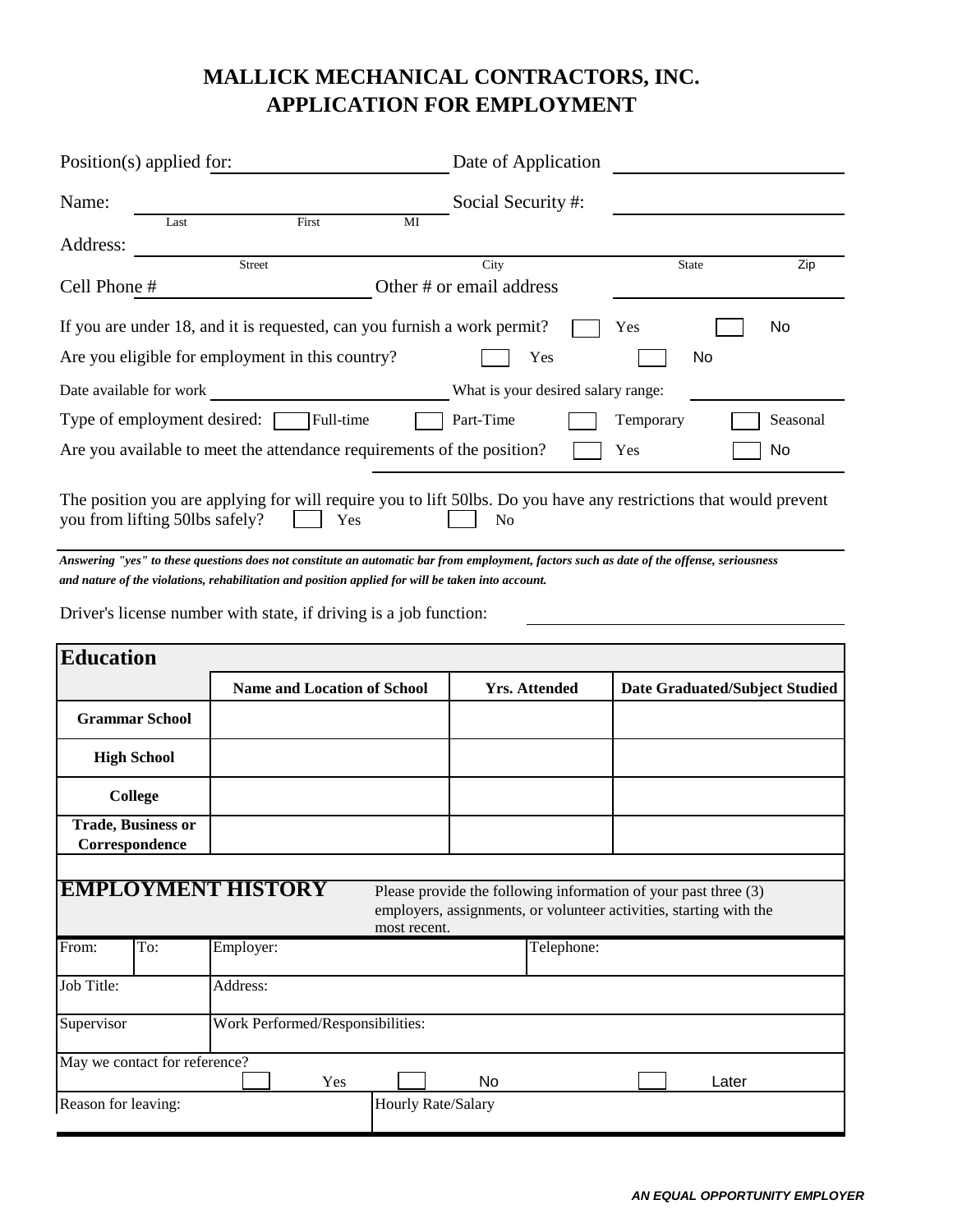| From:                                          | To:                           | Employer: |     |                           |    | Telephone: |       |
|------------------------------------------------|-------------------------------|-----------|-----|---------------------------|----|------------|-------|
| Job Title:                                     |                               | Address:  |     |                           |    |            |       |
| Supervisor<br>Work Performed/Responsibilities: |                               |           |     |                           |    |            |       |
|                                                | May we contact for reference? |           | Yes |                           | No |            | Later |
| Reason for leaving:                            |                               |           |     | <b>Hourly Rate/Salary</b> |    |            |       |
| From:                                          | To:                           | Employer: |     |                           |    | Telephone: |       |
| Job Title:                                     |                               | Address:  |     |                           |    |            |       |
| Supervisor<br>Work Performed/Responsibilities: |                               |           |     |                           |    |            |       |
|                                                | May we contact for reference? |           | Yes |                           | No |            | Later |
| Reason for leaving:                            |                               |           |     | <b>Hourly Rate/Salary</b> |    |            |       |

## **In Case of Emergency, Notify:**

| Name and Relationship<br>Phone |  |
|--------------------------------|--|

| <b>REFERENCES</b> |                  |                  |  |  |
|-------------------|------------------|------------------|--|--|
| <b>Name</b>       | <b>Telephone</b> | # of years known |  |  |
|                   |                  |                  |  |  |
|                   |                  |                  |  |  |
|                   |                  |                  |  |  |

## Applicant Statement

I certify that all of the information that I have provided in order to apply for and secure work with Mallick is true, complete and correct. I understand that any information provided by me that is found to be false, incomplete or misrepresented is any respect, will be sufficient caus to (i) cancel further consideration of this application, or (ii) immediately discharge me from Mallick whenever it is discovered.

I expressly authorize, without reservation, Mallick, its representatives, employees or agents to contact and obtain information from all references (personal and professional), employers, public agencies, licensing authorities and educational institutions and to otherwise verify the accuracy of all information provided by me in this application, resume or job interview. I hereby waive any and all rights and claims I may have regarding Mallick, its agents, employees or representatives for seeking and using such information in the employment process and all other persons, corporations and other organizations for furnishing such information.

The position an individual applies for and the information he/she gives during the interview process will determine what contingencies may apply to an offer of employment. All employees applying for any position with Mallick will be subject to reference checks with former employers and/or managers. Unless required by law, reference checks will not be shared with the potential employee.

Individuals' claims to have certain educational credentials, either in writing or in an interview, are subject to verification.

Positions that have responsibility for initiating or affecting financial transactions will require a criminal background check and/or credit check of any individual offered such a position. These responsibilities could include, among other things, collecting or handling cash or checks, writing checks or approving them, access to a direct money stream or as a fiduciary to the organization.